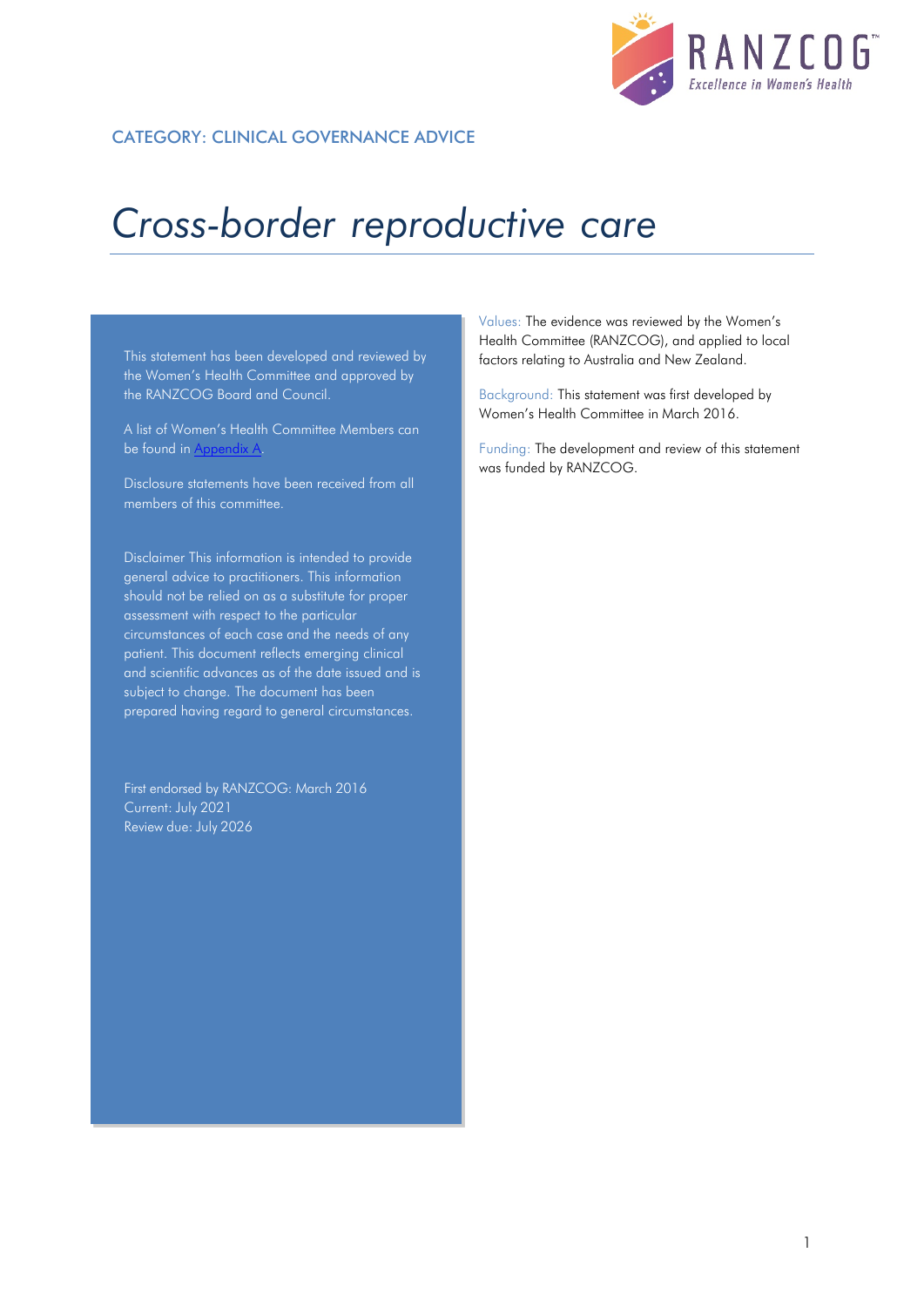# **Table of Contents**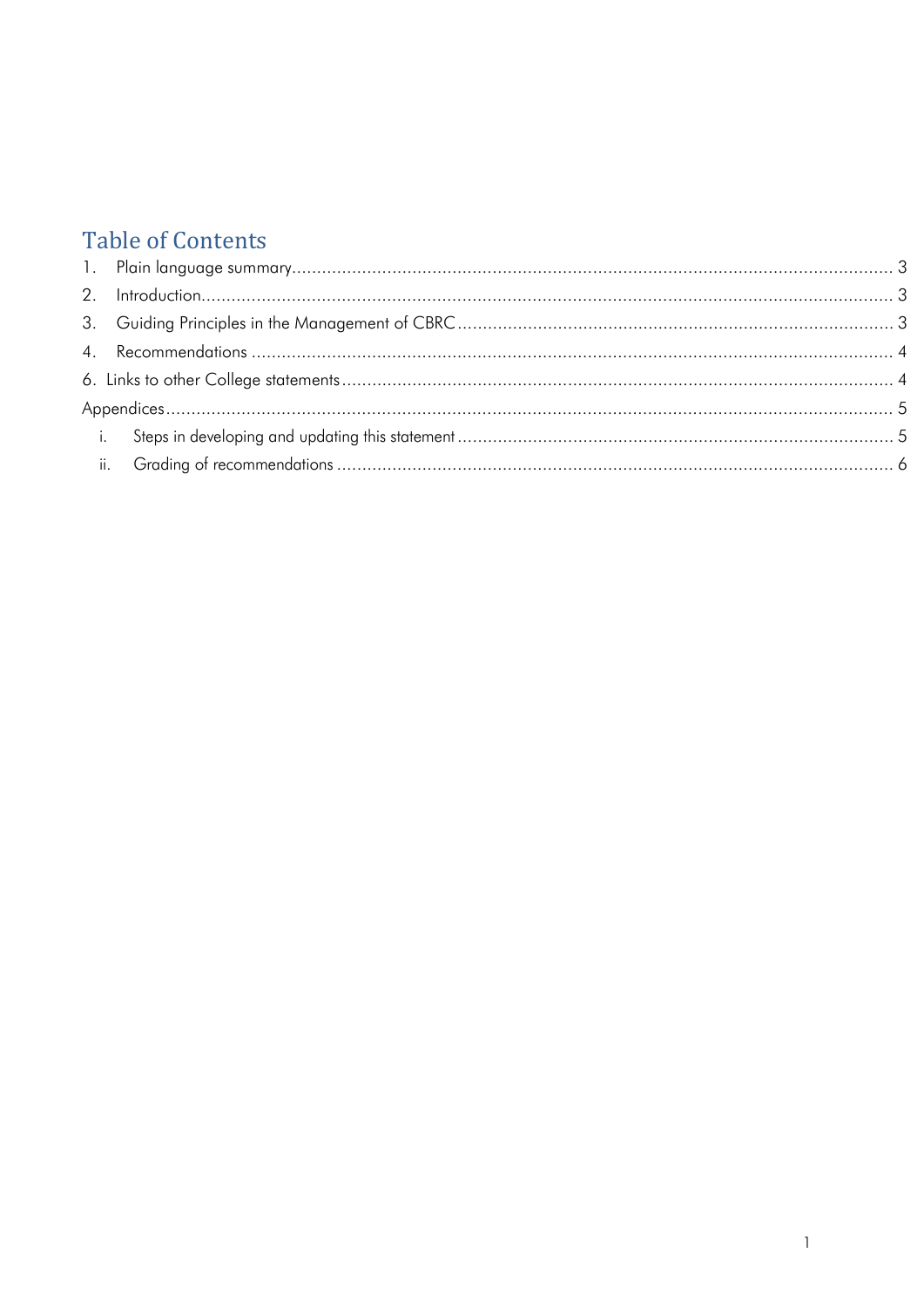# <span id="page-2-0"></span>*1. Plain language summary*

This document addresses Cross-Border Reproductive Care (CBRC), which is travel to another country, state, or jurisdiction (with different regulations or conditions) to obtain fertility or conception-related treatment when this treatment is either not available or less affordable in specific Australian states or New Zealand.

# <span id="page-2-1"></span>*2. Introduction*

CBRC is defined as accessing reproductive services in a jurisdiction different to a person's usual place of residence. While the term is usually applied to international CBRC, countries such as Australia which is a federation of eight states with differing assisted reproductive technology (ART) regulations, have movement of patients across state borders to access ART services.

Patients seek CBRC for many reasons. In some cases this might be to seek treatment that is not locally available, either for regulatory or ethical reasons. In other cases CBRC is sought to access services perceived to be better, more comprehensive, personalised, cheaper or otherwise inaccessible to the patient. Within Australia, the majority of CBRC occurs to access donated gametes in states with fewer regulatory requirements. Internationally, Australian and New Zealand residents access CBRC for donor gametes, embryos, surrogacy, or gender selection.

While CBRC may offer benefits, there may be a potential for harm to parties including patients, offspring, health care providers, gamete or embryo donors, gestational carriers, and local populations.

# <span id="page-2-2"></span>*3. Guiding Principles in the Management of CBRC*

The guiding principles in CBRC affect multiple parties:

- 1. the patient/s accessing CBRC
- 2. the offspring resulting from CBRC
- 3. the third party or parties involved in CBRC (gamete and/or embryo donors and/or gestational carriers)
- 4. the practitioners/clinics facilitating CBRC

The guiding principles may be defined as:

- 1. health and safety
	- a. the health and safety of all parties involved in CBRC is the guiding principle; any interventions that compromise the health and safety of any party cannot be supported, including unacceptable risk of transmission of infectious disease or the creation of higher order multiple pregnancies which expose both mother and baby to increased risks.
- 2. autonomy
	- a. all parties must be provided with appropriate information and counselling to make an informed decision whether to proceed to CBRC.
- 3. equity:
	- a. the same information, counselling and support is provided to all parties;
	- b. mechanisms are in place to ensure equity of access to limited resources in the visited country to the detriment of the local population.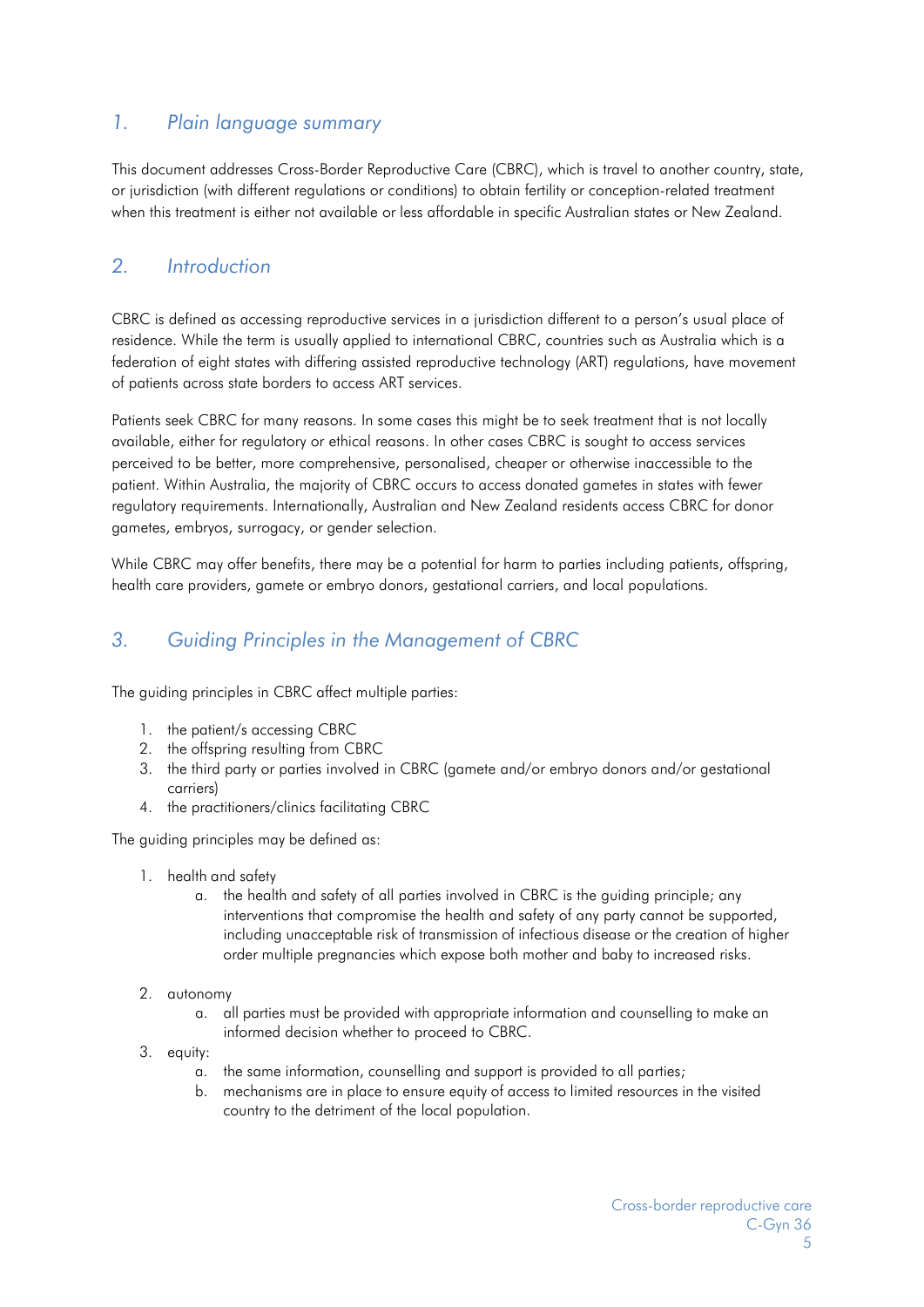# <span id="page-3-0"></span>*4. Recommendations*

| Recommendation 1                                                                                                                                                                                                                                                                                                                                                                                                                       | Grade                             |
|----------------------------------------------------------------------------------------------------------------------------------------------------------------------------------------------------------------------------------------------------------------------------------------------------------------------------------------------------------------------------------------------------------------------------------------|-----------------------------------|
| Specialist should discuss suitability for pregnancy and welfare of the unborn<br>child before offering CBRC                                                                                                                                                                                                                                                                                                                            | Consensus-based<br>recommendation |
| Recommendation 2                                                                                                                                                                                                                                                                                                                                                                                                                       | Grade                             |
| Practitioners facilitating CBRC should be familiar with their local regulatory and<br>legal obligations. Practitioners are at all times subject to local regulations,<br>which vary between and within Australia and New Zealand. Medical<br>practitioners should be aware that significant penalties including criminal<br>prosecution may apply for facilitation of certain reproductive practices, such as<br>commercial surrogacy. | Consensus-based<br>recommendation |
| <b>Recommendation 3</b>                                                                                                                                                                                                                                                                                                                                                                                                                | Grade                             |
| The care of patients who have accessed CBRC should not, on their return their<br>home state or country to Australia or New Zealand, be subject to any<br>restrictions or penalties.                                                                                                                                                                                                                                                    | Consensus-based<br>recommendation |

## *5. References*

1. ESHRE. ESHRE's good practice guide for cross-border reproductive care for centers and practitioners. Human Reproduction 2011, 0, 0: 1. Available from: <http://humrep.oxfordjournals.org/content/early/2011/04/05/humrep.der090.full.pdf>

Jenni Millbank. Responsive regulation of cross-border assisted Reproduction. Journal of Legal Medicine 2015, 23: 346 – 364

NHMRC Australian Government: Ethical guidelines on the use of assisted reproductive technology in clinical practice and research 2017

<span id="page-3-1"></span>Fertility Society of Australia and New Zealand. Code of Practice For Assisted Reproductive Technology Units. October 2017

### *6. Links to other College statements*

Evidence-based Medicine, Obstetrics and Gynaecology (C-Gen 15) [https://ranzcog.edu.au/RANZCOG\\_SITE/media/RANZCOG-MEDIA/Women%27s%20Health/Statement%](https://ranzcog.edu.au/RANZCOG_SITE/media/RANZCOG-MEDIA/Women%27s%20Health/Statement%20and%20guidelines/Clinical%20-%20General/Evidence-based_Medicine_Obstetrics_and_Gynaecology_(C-Gen-15)-March-2021.pdf?ext=.pdf) [20and%20guidelines/Clinical%20-%20General/Evidence](https://ranzcog.edu.au/RANZCOG_SITE/media/RANZCOG-MEDIA/Women%27s%20Health/Statement%20and%20guidelines/Clinical%20-%20General/Evidence-based_Medicine_Obstetrics_and_Gynaecology_(C-Gen-15)-March-2021.pdf?ext=.pdf)based Medicine Obstetrics and Gynaecology (C-Gen-15)-March-2021.pdf?ext=.pdf

Assisted Reproductive Technology for Women of advanced Maternal Age (C-Obs 52) [https://ranzcog.edu.au/RANZCOG\\_SITE/media/RANZCOG-MEDIA/Women%27s%20Health/Statement%](https://ranzcog.edu.au/RANZCOG_SITE/media/RANZCOG-MEDIA/Women%27s%20Health/Statement%20and%20guidelines/Clinical-Obstetrics/RANZCOG-position-Reproductive-treatment-for-women-of-advanced-maternal-age-(C-Obs-52)-Nov17.pdf?ext=.pdf) [20and%20guidelines/Clinical-Obstetrics/RANZCOG-position-Reproductive-treatment-for-women-of](https://ranzcog.edu.au/RANZCOG_SITE/media/RANZCOG-MEDIA/Women%27s%20Health/Statement%20and%20guidelines/Clinical-Obstetrics/RANZCOG-position-Reproductive-treatment-for-women-of-advanced-maternal-age-(C-Obs-52)-Nov17.pdf?ext=.pdf)[advanced-maternal-age-\(C-Obs-52\)-Nov17.pdf?ext=.pdf](https://ranzcog.edu.au/RANZCOG_SITE/media/RANZCOG-MEDIA/Women%27s%20Health/Statement%20and%20guidelines/Clinical-Obstetrics/RANZCOG-position-Reproductive-treatment-for-women-of-advanced-maternal-age-(C-Obs-52)-Nov17.pdf?ext=.pdf)

Pre-pregnancy Counselling (C-Obs 3a)

[https://ranzcog.edu.au/RANZCOG\\_SITE/media/RANZCOG-MEDIA/Women%27s%20Health/Statement%](https://ranzcog.edu.au/RANZCOG_SITE/media/RANZCOG-MEDIA/Women%27s%20Health/Statement%20and%20guidelines/Clinical-Obstetrics/Pre-pregnancy-Counselling-(C-Obs-3a)-review-July-2017_1.pdf?ext=.pdf) [20and%20guidelines/Clinical-Obstetrics/Pre-pregnancy-Counselling-\(C-Obs-3a\)-review-July-2017\\_1.pdf?](https://ranzcog.edu.au/RANZCOG_SITE/media/RANZCOG-MEDIA/Women%27s%20Health/Statement%20and%20guidelines/Clinical-Obstetrics/Pre-pregnancy-Counselling-(C-Obs-3a)-review-July-2017_1.pdf?ext=.pdf) [ext=.pdf](https://ranzcog.edu.au/RANZCOG_SITE/media/RANZCOG-MEDIA/Women%27s%20Health/Statement%20and%20guidelines/Clinical-Obstetrics/Pre-pregnancy-Counselling-(C-Obs-3a)-review-July-2017_1.pdf?ext=.pdf)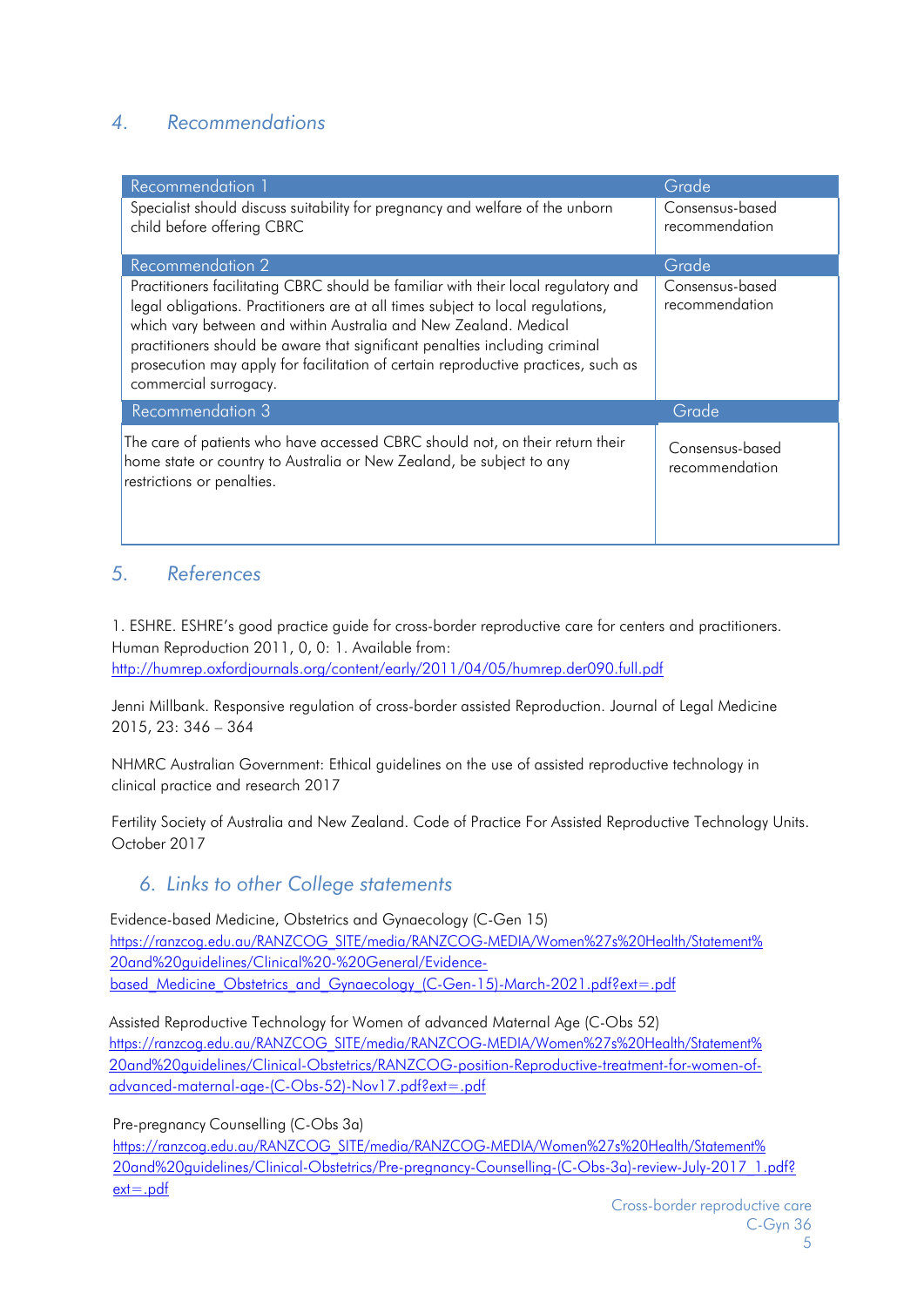# <span id="page-4-0"></span>*Appendices*

Appendix A Women's Health Committee Membership

| Name                              | Position on Committee                 |
|-----------------------------------|---------------------------------------|
| Professor Yee Leung               | <b>Chair and Board Member</b>         |
| Dr Gillian Gibson                 | Deputy Chair, Gynaecology             |
| Dr Scott White                    | Deputy Chair, Obstetrics              |
| Associate Professor Ian Pettigrew | Member and EAC Representative         |
| Dr Kristy Milward                 | Member and Councillor                 |
| Dr Will Milford                   | Member and Councillor                 |
| Dr Frank O'Keeffe                 | Member and Councillor                 |
| Prof Steve Robson                 | Member                                |
| <b>Professor Sue Walker</b>       | Member                                |
| Dr Roy Watson                     | Member and Councillor                 |
| Dr Susan Fleming                  | Member and Councillor                 |
| Dr Sue Belgrave                   | Member and Councillor                 |
| Dr Marilyn Clarke                 | <b>ATSI Representative</b>            |
| Associate Professor Kirsten Black | Member                                |
| Dr Thangeswaran Rudra             | Member                                |
| Dr Nisha Khot                     | Member and SIMG Representative        |
| Dr Judith Gardiner                | Diplomate Representative              |
| Dr Angela Brown                   | Midwifery Representative, Australia   |
| Ms Adrienne Priday                | Midwifery Representative, New Zealand |
| Ms Ann Jorgensen                  | Community Representative              |
| Dr Rebecca Mackenzie-Proctor      | Trainee Representative                |
| Dr Leigh Duncan                   | Maori Representative                  |
| Prof Caroline De Costa            | Co-opted member (ANZJOG member)       |
| Dr Christine Sammartino           | Observer                              |

<span id="page-4-1"></span>Appendix B Overview of the development and review process for this statement

i. Steps in developing and updating this statement

This statement was originally developed in 2016 and recently reviewed in May 2021. The Women's Health Committee carried out the following steps in reviewing this statement: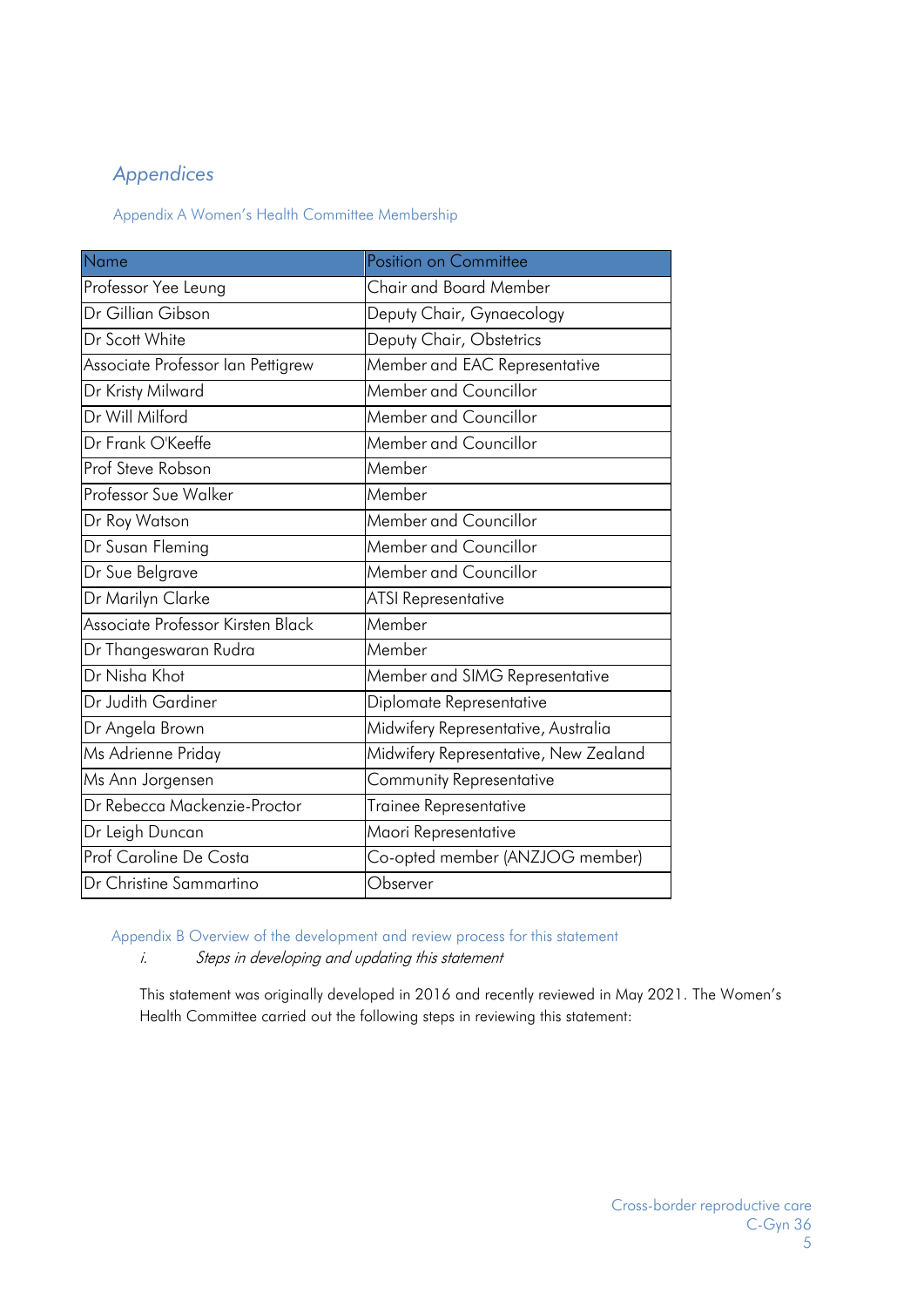- Declarations of interest were sought from all members prior to reviewing this statement.
- Structured clinical questions were developed and agreed upon.
- An updated literature search to answer the clinical questions was undertaken.
- At the May 2021 committee meeting, the existing consensus-based recommendations were reviewed and updated (where appropriate) based on the available body of evidence and clinical expertise. Recommendations were graded as set out below in Appendix B part iii)

### <span id="page-5-0"></span>ii. Grading of recommendations

Each recommendation in this College statement is given an overall grade as per the table below, based on the National Health and Medical Research Council (NHMRC) Levels of Evidence and Grades of Recommendations for Developers of Guidelines. Where no robust evidence was available but there was sufficient consensus within the Women's Health Committee, consensus-based recommendations were developed or existing ones updated and are identifiable as such. Consensus-based recommendations were agreed to by the entire committee. Good Practice Notes are highlighted throughout and provide practical guidance to facilitate implementation. These were also developed through consensus of the entire committee.

| Recommendation category |   | Description                                                                                                    |
|-------------------------|---|----------------------------------------------------------------------------------------------------------------|
| Evidence-based          | A | Body of evidence can be trusted to guide practice                                                              |
|                         | B | Body of evidence can be trusted to guide practice in most<br>situations                                        |
|                         | C | Body of evidence provides some support for<br>recommendation(s) but care should be taken in its<br>application |
|                         | D | The body of evidence is weak and the recommendation<br>must be applied with caution                            |
| Consensus-based         |   | Recommendation based on clinical opinion and expertise<br>as insufficient evidence available                   |
| Good Practice Note      |   | Practical advice and information based on clinical opinion<br>and expertise                                    |